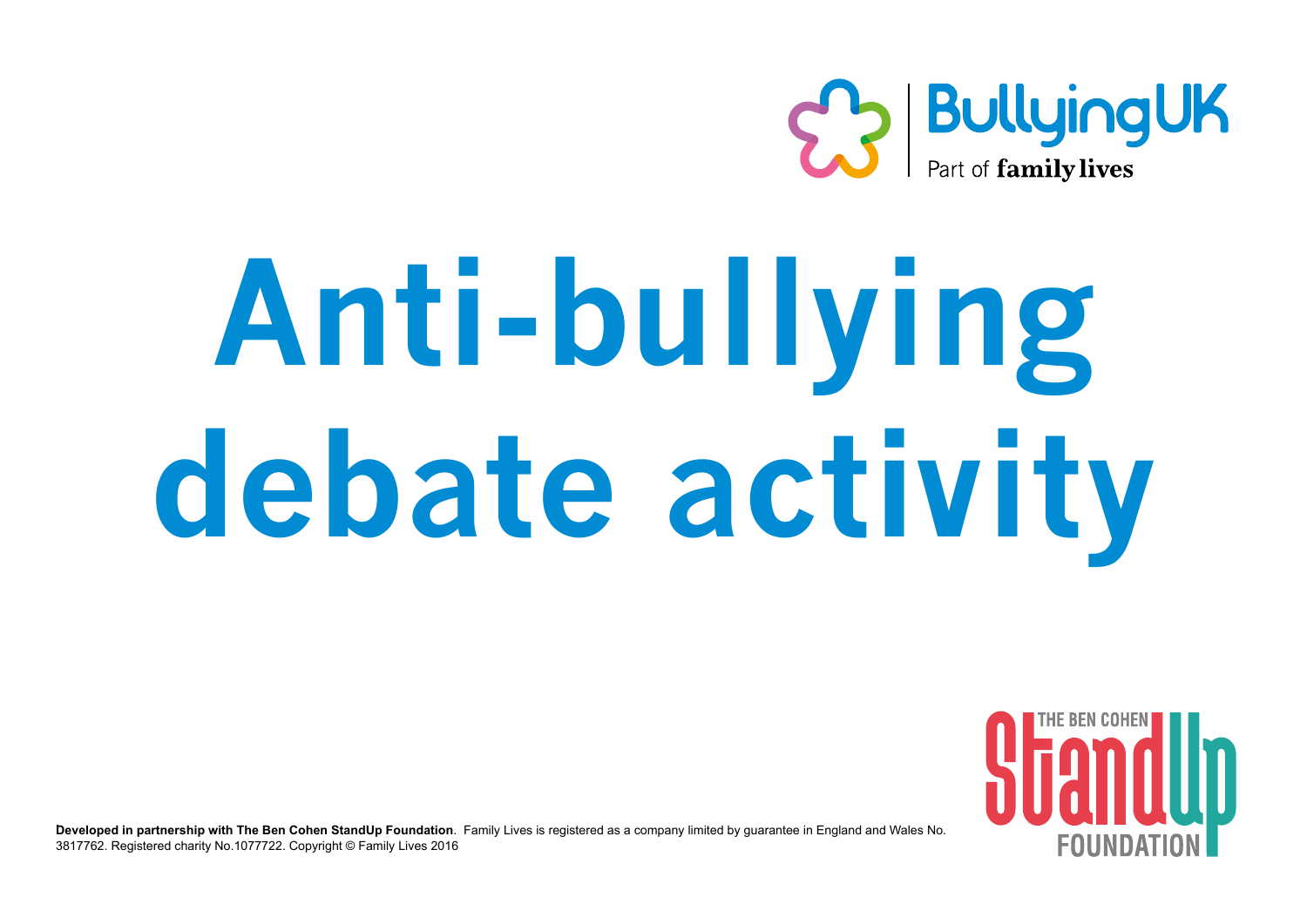Debates are a great way of engaging children and young people in discussions about topics that are current and controversial. Debates are very well received by students and they often break up the classroom convention and allow them to have a much needed voice. Using debates in the classroom can help students learn new skills too such as thinking in a critical way, presentation skills in front of others and helps them think outside the box. Other skills they can acquire are learning to work in a team and planning and strategising. It can also help with confidence, friendships and self-esteem. Using debates in a classroom is all inclusive and involves everyone no matter where their skill set may lie.

## **How to use the debate activity**

You will see on page 3, 4 and 5 we have given you pre-set debate headlines. You can use these ideas or ask the young people to make up their own which is great for their creative and research skills. If you would like to make this PDF bigger please photocopy it and enlarge to A3. You can have time slots if you choose too, such as 15 minutes per debate or you can have them for as long as you would like.

Firstly, choose your teams and it is often a great idea to mix up the students into groups they may not often work in. This can help them learn necessary skills of working with new people. Appoint a facilitator to introduce and manage the debate and then ask the teams to appoint their own speakers for their for or against argument. Ask them to research the topic, look into it and come back with compelling arguments to state their case.

It is important to remember the key messages which are anti-bullying and exploring bullying in more depth. Getting them to understand the other person's position in bullying is also essential to help them learn specific outcomes and think about their own or others' behaviour if and when they witness bullying.

We have got many different forms of bullying to use for this activity, including cyberbullying, name calling, homophobic bullying, legal stance and innocent bystanders. They are all open to debate and issues that are current.

Please feel free to use the #stopbullying if you would like to send us feedback via our Twitter or Facebook pages.

## **Let the debate commence and have fun!**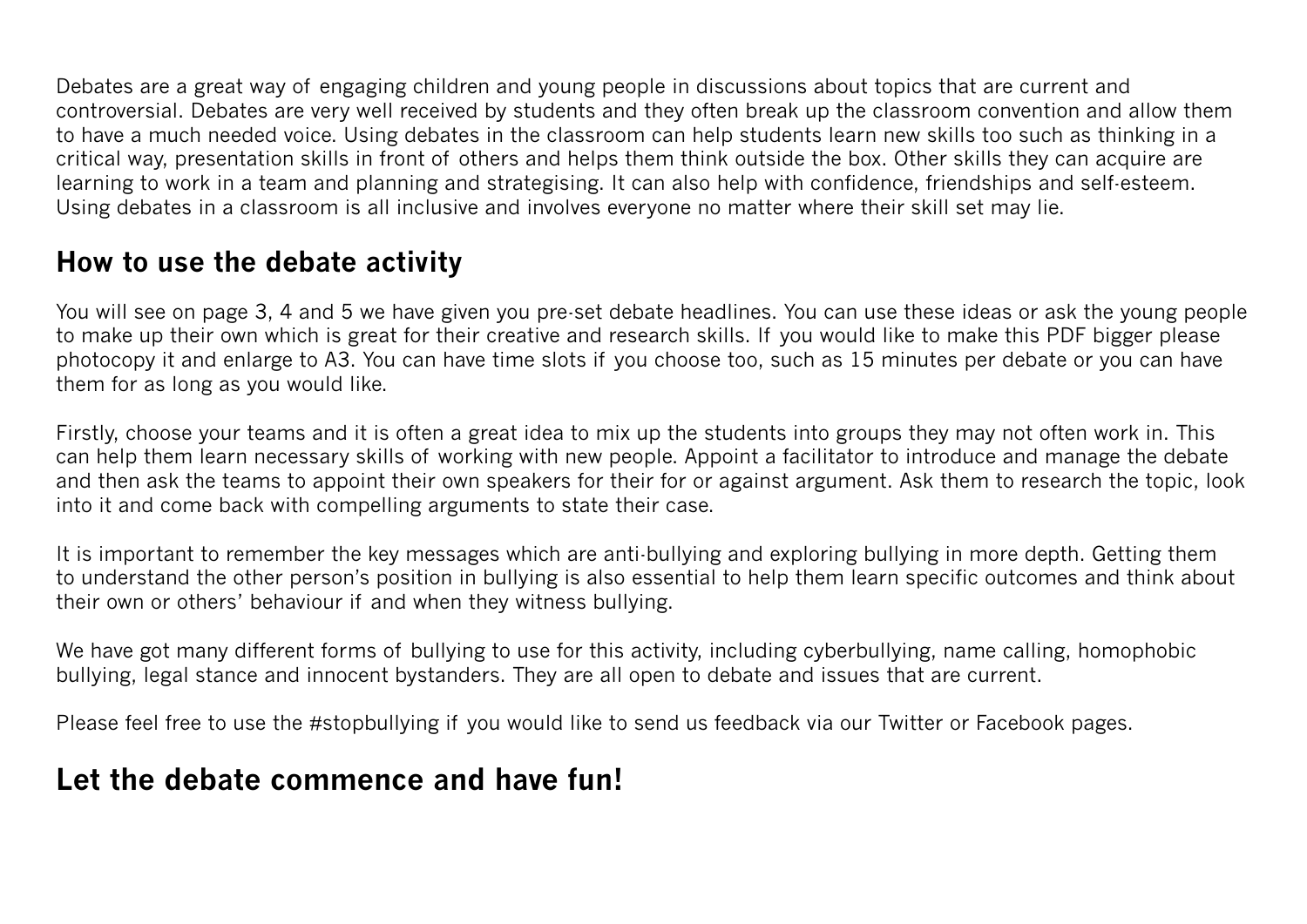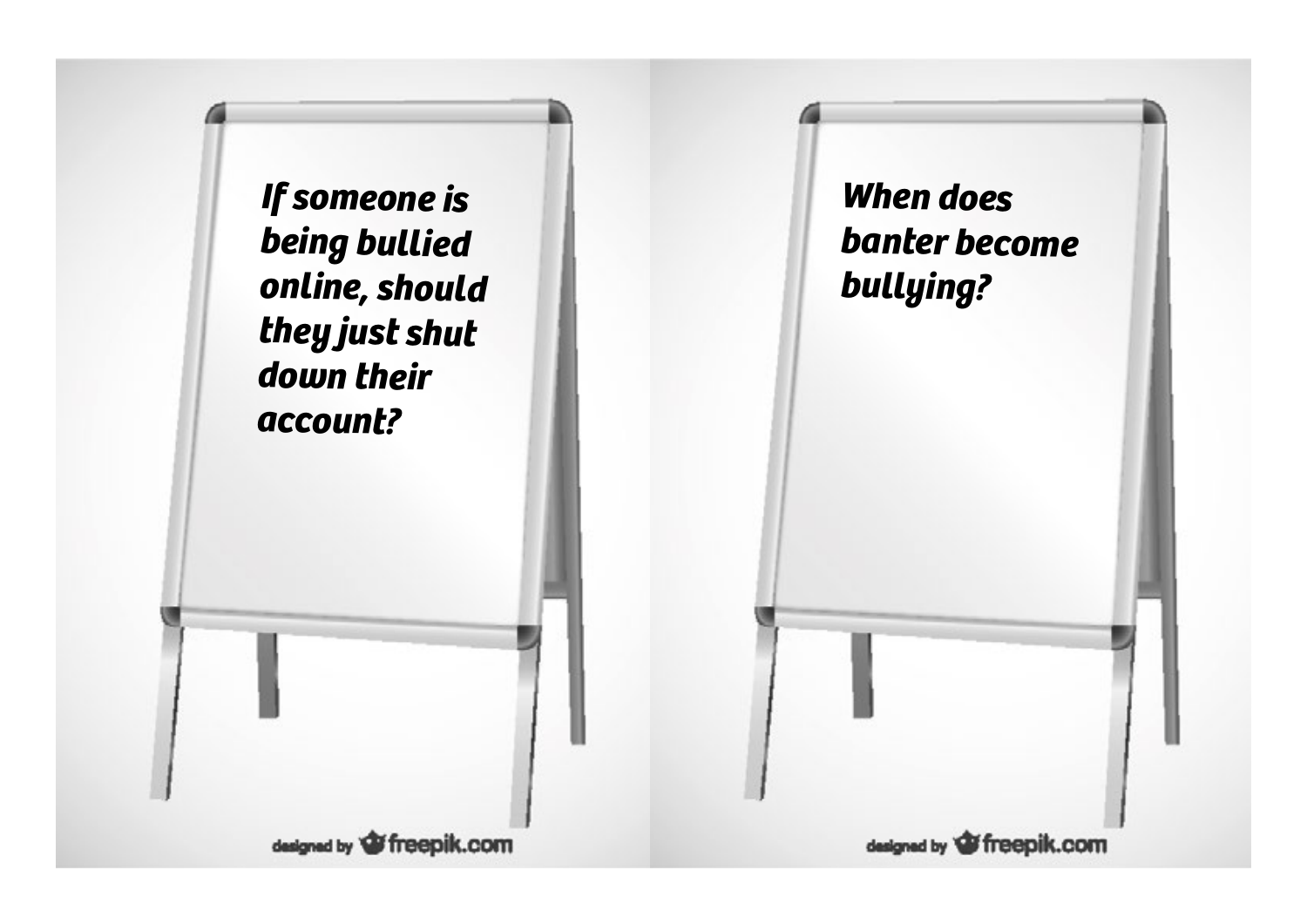